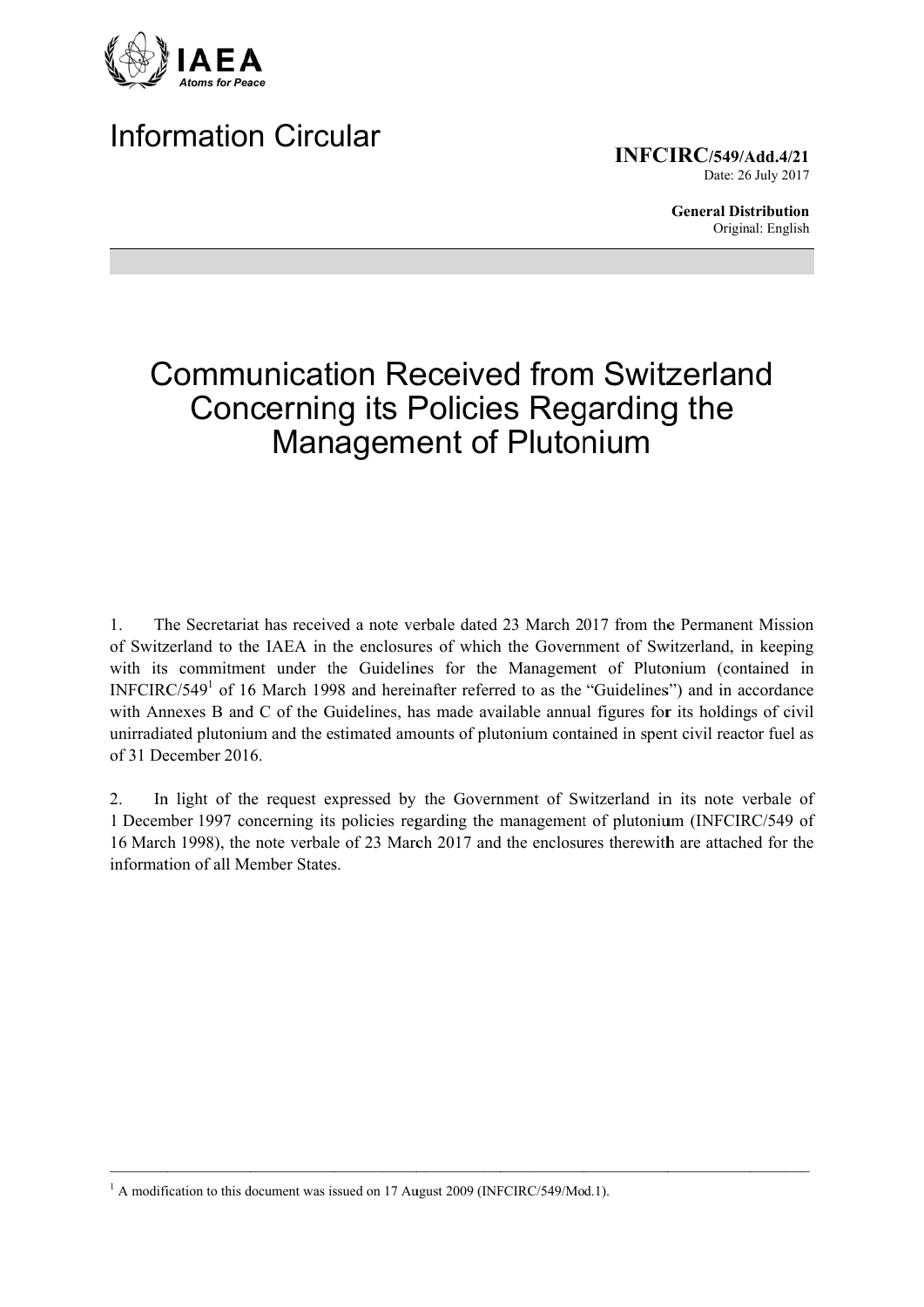

Schweizerische Eidgenossenschaft Confédération suisse Confederazione Svizzera Confederaziun svizra

Permanent Mission of Switzerland to the OSCE, the United Nations and the International Organizations

Note N°10/2017

The Permanent Mission of Switzerland to the OSCE, the United Nations and the International Organizations presents its compliments to the International Atomic Energy Agency, and has the honour to send the Secretariat the annual figures for holdings of civil unirradiated plutonium and the estimated amounts of plutonium contained in spent civil reactor fuel as of 31 December 2016, in accordance with the commitments under the Guidelines for the Management of Plutonium.

The Permanent Mission of Switzerland avails itself of this opportunity to renew to the International Atomic Energy Agency the assurances of its highest consideration.



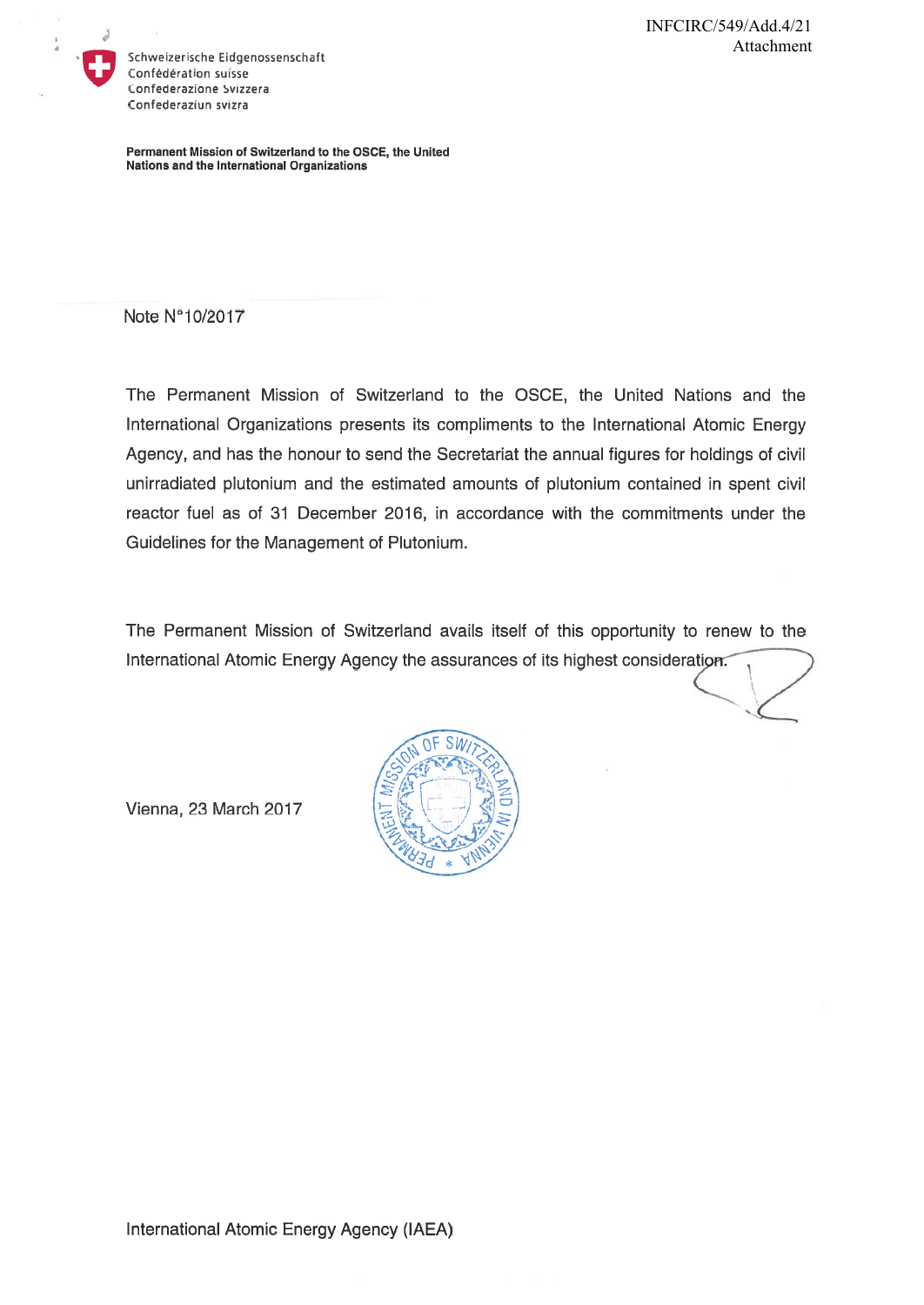### **Switzerland**

 $\mathcal{A} = \mathcal{A} \quad \mathcal{A} = \mathcal{A} \quad \mathcal{A} = \mathcal{A} \quad \mathcal{A} = \mathcal{A} \quad \mathcal{A} = \mathcal{A} \quad \mathcal{A} = \mathcal{A} \quad \mathcal{A} = \mathcal{A} \quad \mathcal{A} = \mathcal{A} \quad \mathcal{A} = \mathcal{A} \quad \mathcal{A} = \mathcal{A} \quad \mathcal{A} = \mathcal{A} \quad \mathcal{A} = \mathcal{A} \quad \mathcal{A} = \mathcal{A} \quad \mathcal{A} = \mathcal{A} \quad \mathcal{A} = \mathcal$ 

### ANNUAL FIGURES FOR HOLDINGS OF CIVIL UNIRRADIATED PLUTONIUM

#### as of 31 Dec 2016 **National Totals** (Previous vear's figures in brackets) Rounded to 100 kg plutonium with quantities less than 50 kg reported as such Unirradiated separated plutonium in product  $(--)$  $1.$  $\sim$ stores at reprocessing plants  $2.$ Unirradiated separated plutonium in the course  $(-)$  $\overline{a}$ of manufacture or fabrication and plutonium contained in Unirradiated semi-fabricated or unfinished products at fuel or other fabricating plants or elsewhere.  $3.$ Plutonium contained in Unirradiated MOX fuel  $(-)$  $\overline{\phantom{0}}$ or other fabricated products at reactor sites or elsewhere Unirradiated separated plutonium held else- $< 2 kg$  $(< 50 kg)$ 4. where Note: (i) Plutonium included in lines  $1 - 4$  above be- $(-)$ longing to foreign bodies.  $\sim$ (ii) Plutonium in any of the forms in lines  $1 - 4$ above held in locations in other countries and  $(-)$ therefore not included above. (iii) Plutonium included in lines  $1 - 4$  above which is in international shipment prior to its ar- $(--)$ rival in the recipient State.